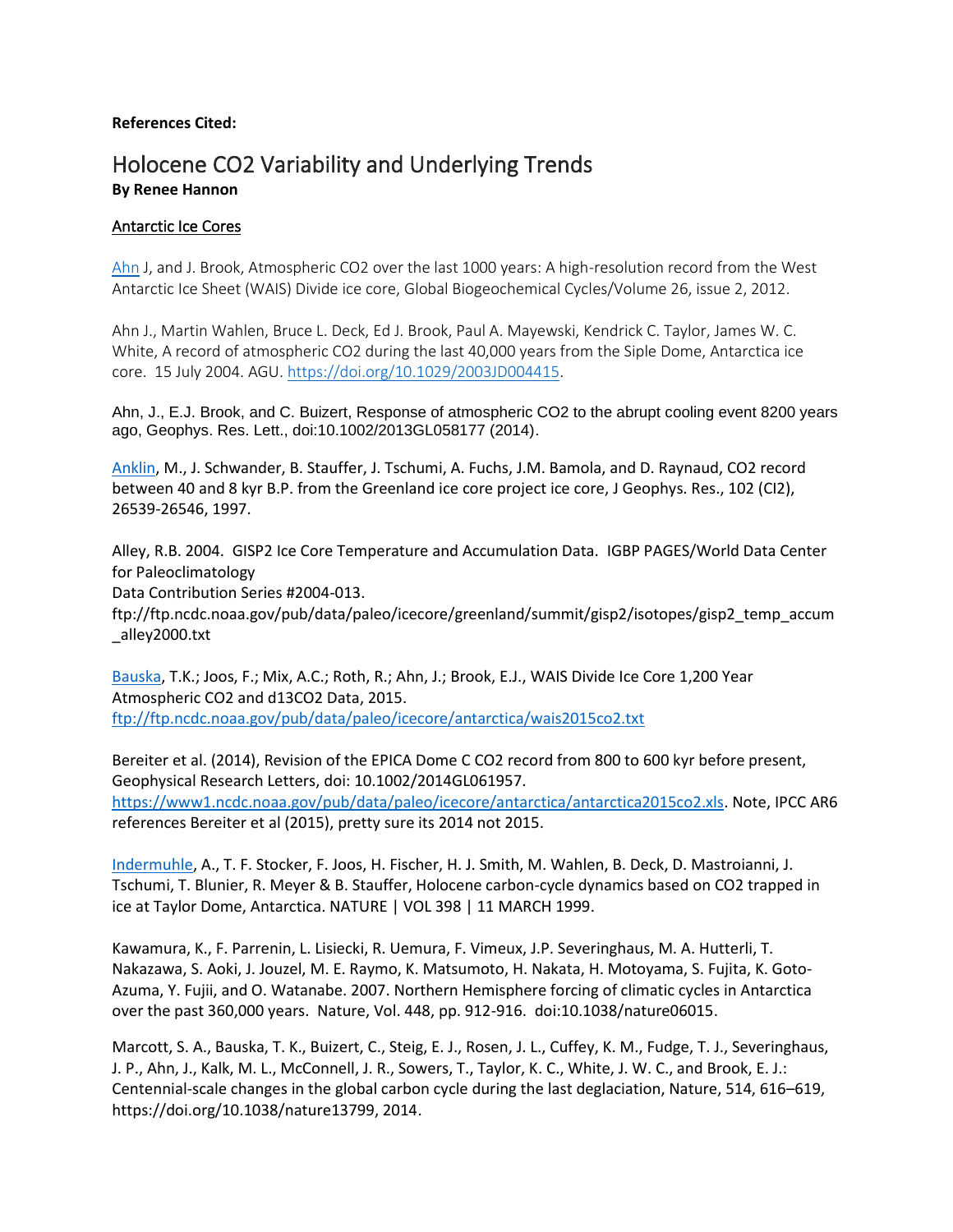Neftel, A., H. Friedli, E. Moor, H. Lötscher, H. Oeschger, U. Siegenthaler, B. Stauffer: Historical Carbon Dioxide Record from the Siple Station Ice Core. 1994. https://cdiac.essdive.lbl.gov/trends/co2/siple.html

Oyabu, I., Kawamura, K., Kitamura, K., Dallmayr, R., Kitamura, A., Sawada, C., Severinghaus, J. P., Beaudette, R., Sugawara, S., Ishidoya, S., Dahl-Jensen, D., Goto-Azuma, K., Aoki, S., Nakazawa, New technique for high-precision, simultaneous measurements of CH4, N2O and CO2 concentrations; isotopic and elemental ratios of N2, O2 and Ar; and total air content in ice cores by wet extraction. 2020-12-15[, https://amt.copernicus.org/articles/13/6703/2020.](https://amt.copernicus.org/articles/13/6703/2020)

[Rubino,](https://essd.copernicus.org/articles/11/473/2019/) M., Etheridge, D. M., Thornton, D. P., Howden, R., Allison, C. E., Francey, R. J., Langenfelds, R. L., Steele, L. P., Trudinger, C. M., Spencer, D. A., Curran, M. A. J., van Ommen, T. D., and Smith, A. M.: Revised records of atmospheric trace gases CO2, CH4, N2O, and δ13C-CO2 over the last 2000 years from Law Dome, Antarctica, Earth Syst. Sci. Data, 11, 473–492, https://doi.org/10.5194/essd-11-473-2019, 2019.

Siegenthaler, U. et. al. EPICA Dronning Maud Land CO2 Data for the Last Millennium, 2005. https://www1.ncdc.noaa.gov/pub/data/paleo/icecore/antarctica/maud/edml-co2-2005.txt

# **Greenland Ice Core References**

[Anklin,](https://agupubs.onlinelibrary.wiley.com/doi/abs/10.1029/97JC00182) M., J. Schwander, B. Stauffer, J. Tschumi, A. Fuchs, J.M. Bamola, and D. Raynaud, CO2 record between 40 and 8 kyr B.P. from the Greenland ice core project ice core, J Geophys. Res., 102 (CI2), 26539-26546, 1997.

[Barnola,](https://onlinelibrary.wiley.com/doi/abs/10.1034/j.1600-0889.47.issue1.22.x) J.-M., M. Anklin, l Porcheron, D. Raynaud, l Schwander, and B. Stauffer, CO2 evolution during the last millennium as recorded by Antarctic and Greenland ice, Tellus, 47B, 264-272, 1995.

[Scherelis,](https://ir.library.oregonstate.edu/concern/defaults/765372758) Victoria. An investigation of the fidelity of records of past carbon dioxide variations in Greenland ice cores. Poster session. CEOAS, Oregon State University, Covallis, Oregon. 2017.

J. [Tschumi](https://www.cambridge.org/core/journals/journal-of-glaciology/article/reconstructing-past-atmospheric-co2-concentration-based-on-icecore-analyses-open-questions-due-to-in-situ-production-of-co2-in-the-ice/3D64BB84BAFBD03B19EDDFBE0676716A/core-reader) and B.Stauffer, Reconstructing of the past atmospheric CO2 concentrations based on ice-core analyses: open questions due to in situ production of CO2 in the ice. Cambridge University Press: 2000.

# **Plant Stomatal References**

[Jessen,](https://doi.org/10.1002/jqs.921) C. A., Rundgren, M., Bjo ̈rck, S. and Hammarlund, D. 2005. Abrupt climatic changes and an unstable transition into a late Holocene Thermal Decline: a multiproxy record from southern Sweden. J. Quaternary Sci., Vol. 20 pp. 349–362. ISSN 0267-8179.

[Steinthorsdottir,](https://www.sciencedirect.com/science/article/abs/pii/S0277379113000553) M. Barbara Wohlfarth, Malin E.Kylander, Maarten Blaauw, Paula J.Reimer. Stomatal proxy record of CO2 concentrations from the last termination suggests an important role for CO2 at climate change transitions. Quaternary Science Reviews, Volume 68, 15 May 2013, Pages 43-58.

Van [Hoof,](https://www.pnas.org/content/105/41/15815) Thomas, Friederike Wagner-Cremer, Wolfram M. Kürschner, and Henk Visscher. A role for atmospheric CO2 in preindustrial climate forcing. PNAS October 14, 2008 105 (41) 15815-15818; https://doi.org/10.1073/pnas.0807624105.